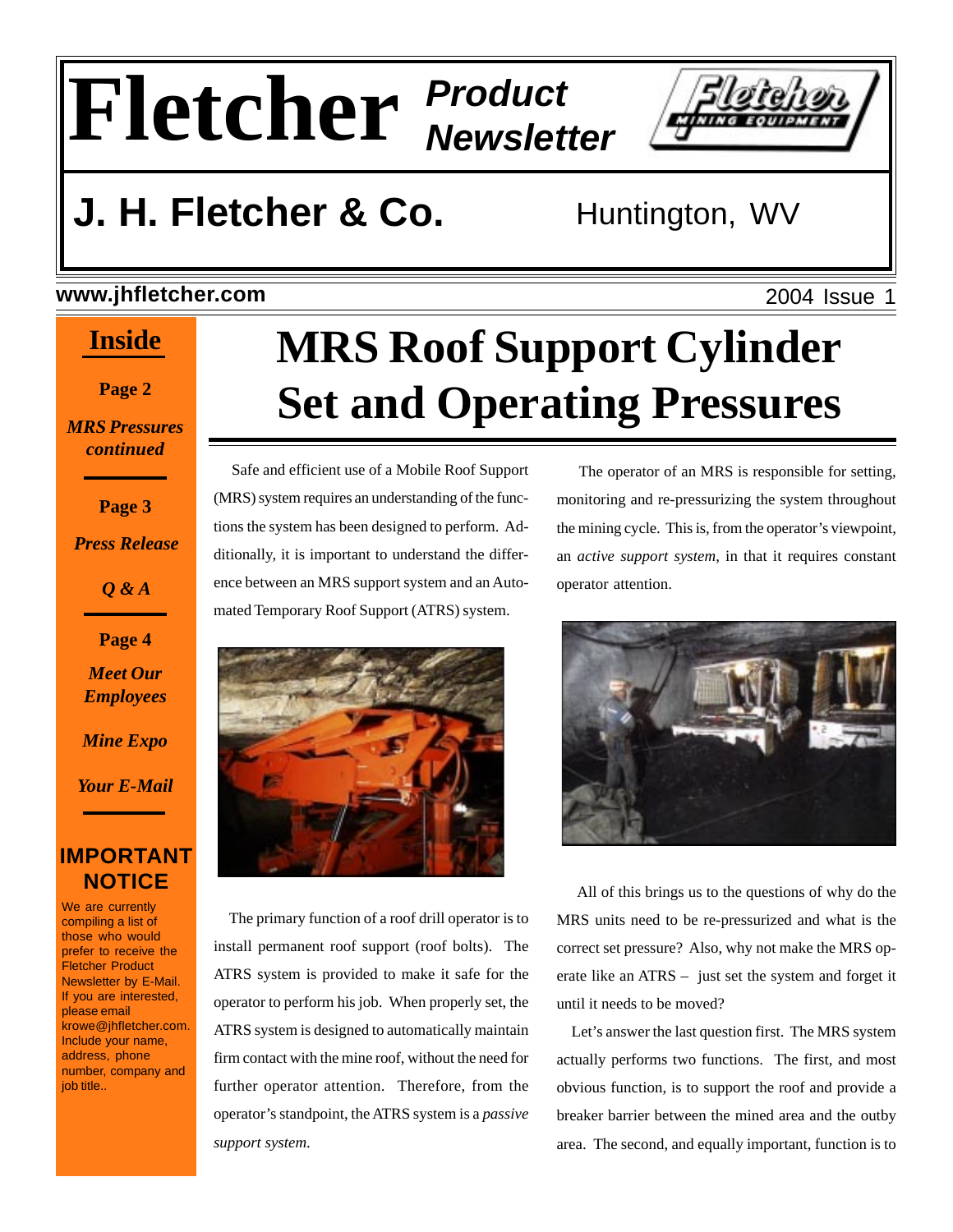provide a constant indication of roof loading (by means of the pressure developed in the roof support cylinders). A decrease in roof support cylinder pressure indicates that the machine has settled into the floor and needs to be re-pressurized. Stable, or slightly increasing, pressure in the roof support cylinders indicates that the roof load is remaining constant or increasing somewhat and mining can continue. A significant increase in the pressure in the roof support cylinders indicates an elevated roof load which may require a change in mining (pulling the equipment back and allowing the roof to fall). Of course all of these pressure changes must be observed and interpreted by a properly trained and experienced individual. Therefore, if the MRS system had been designed to automatically maintain constant roof contact pressure, the operator would loose the ability to accurately monitor roof loading – one of the important benefits of the system.

To facilitate monitoring of the roof support cylinder pressures, large illuminated pressure gauges have been provided.



To further assist in monitoring of the roof support cylinder pressures, Fletcher has developed a MRS LOAD MONI-TORING SYSTEM. This system consists of a pressure sensor (which converts hydraulic pressure to electrical current), electronic control unit and a set of colored lights (green, amber and red) along with a strobe light. When the pressure in the roof support cylinders reaches pre-set levels, a green, amber or red light appears. Additionally, when the pressure changes from one pressure range to another, the strobe light flashes for five seconds to call attention to the fact that there has been a change in pressure. When the pressure approaches the cylinder yield pressure, the red light appears along with a constantly flashing strobe light.



Since an MRS system is an *active support system* the operator must apply set pressure, monitor the roof support cylinder pressure and re-pressurize the system as required. The question then becomes, what should the set pressure be?

Determining the correct set pressure is a trial and error process. The set pressure must be high enough to eliminate the need to re-pressurize the system more than once (or at the most twice) after initial setting, yet not high enough to over stress the roof. Experience has shown that the set pressure should be between 500 and 1,500 psi. Starting at 500 psi, increase the set pressure until the point is reached where constant re-pressurizing is no longer required – without over stressing the roof.

If you would like to obtain more detailed information on MRS operation, ATRS operation or our MRS Load Monitoring System, please contact our Risk Management Department at (304) 525-7811 or on line at jhfletcher.com.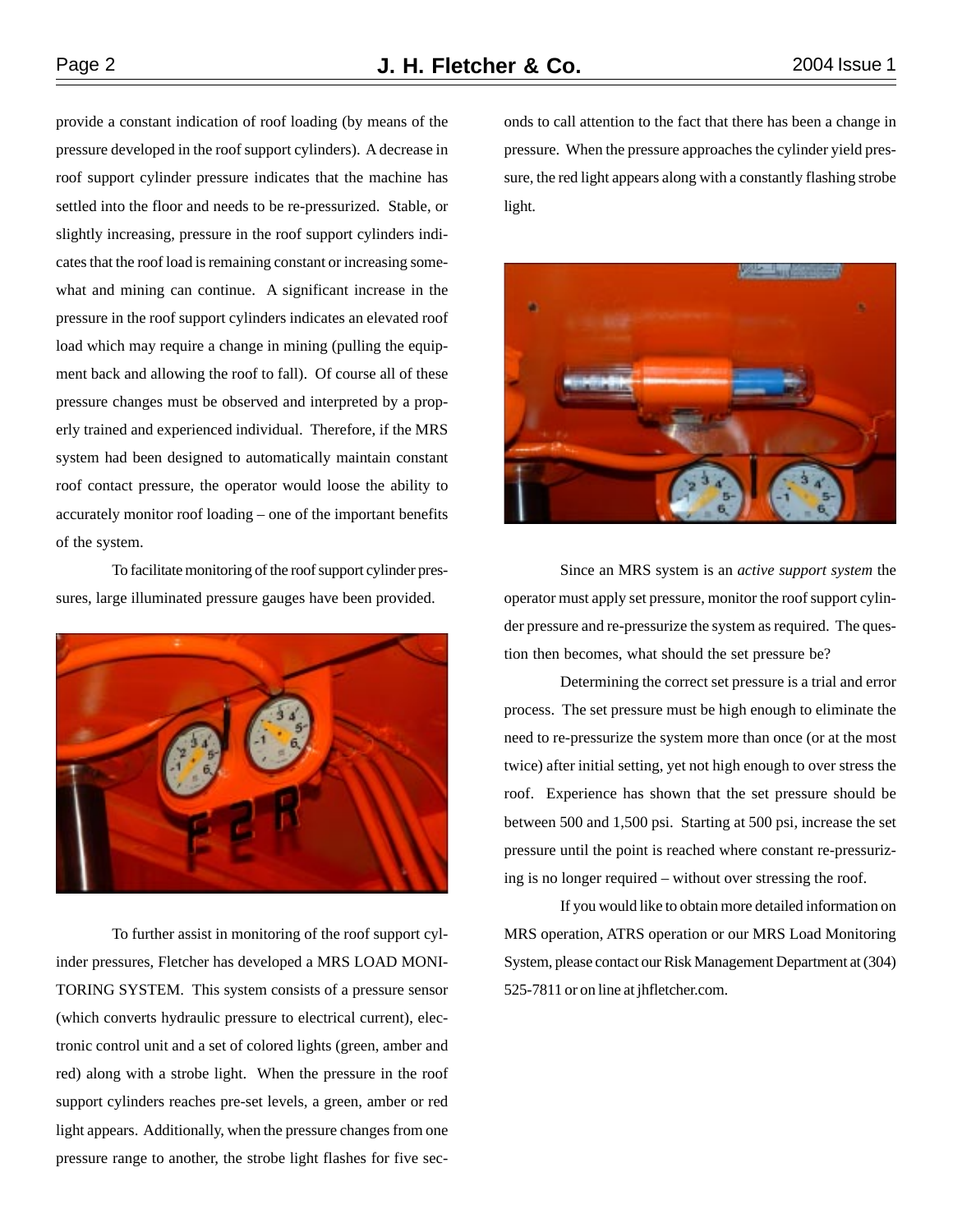FOR IMMEDIATE RELEASE

#### **J. H. Fletcher & Co. Purchases WDM Technologies**

Contact: Billy Goad, General Manager Address: P.O. Box 2187, Huntington, WV 25722 Phone: 304-525-7811 Email: bgoad@jhfletcher.com URL: www.jhfletcher.com

Huntington, WV 01/2004



 J. H. Fletcher & Co., a leading designer and manufacturer of custom drilling and roof control equipment for underground mines, has completed its purchase of equipment designs, drawings and goodwill from WDM Technologies, LLC of Claremont, NH. The move extends the line of **Fletcher Industrial Minerals Division** (IM) mining equipment to include single and dual boom face and bench jumbos and hydraulic percussive drills. The Huntington, WV based Fletcher is well established in the design and manufacture of manual, remote-operated and automatic roof drills, and scalers with reaches up to 50 feet.

 In addition to acquiring the products from WDM, Fletcher announced that Ward Morrison, WDM President, is joining Fletcher as Product Manager for the Face Drill line. Morrison was an original founder, Vice President and Chief Engineer at Cannon Industries, now part of the Oldenburg Group, prior to opening WDM three years ago. Design Engineer Paul Bigoney, Sales and Service Representative Bill Johnson, and District Sales Manager Mike O'Leary have also been added to the Fletcher IM Dvision's team.

 For further information, contact Billy Goad, General Manager, Industrial Minerals Division - J. H. Fletcher & Co. at 304-525-7811 ext. 227 or email bgoad@jhfletcher.com.



**Question:** Should the operator's canopy cylinder rod move when I torque the bolt on top of the canopy?

**Answer:** In 1992 J.H. Fletcher & Co. modified the rod and the canopy block. The rod end now incorporates a lip (milled end) and the canopy block has a milled groove that will accept that lip (see illustration). The rod will move until the rod lip fits into the grove. The matting of the groove and the lip will then secure the rod, preventing it from turning.



**Question:** If I were to make my own drill canopy, or ATRS extensions, would their manufacturing still fall under my original machine approval?

**Answer:** NO, the drill canopy or ATRS extensions are an integral part of an approved and certified system. The "homemade" extension will void the original certification of these components and may expose your operator to an unsafe condition.



*ATRS Extension (OEM)*